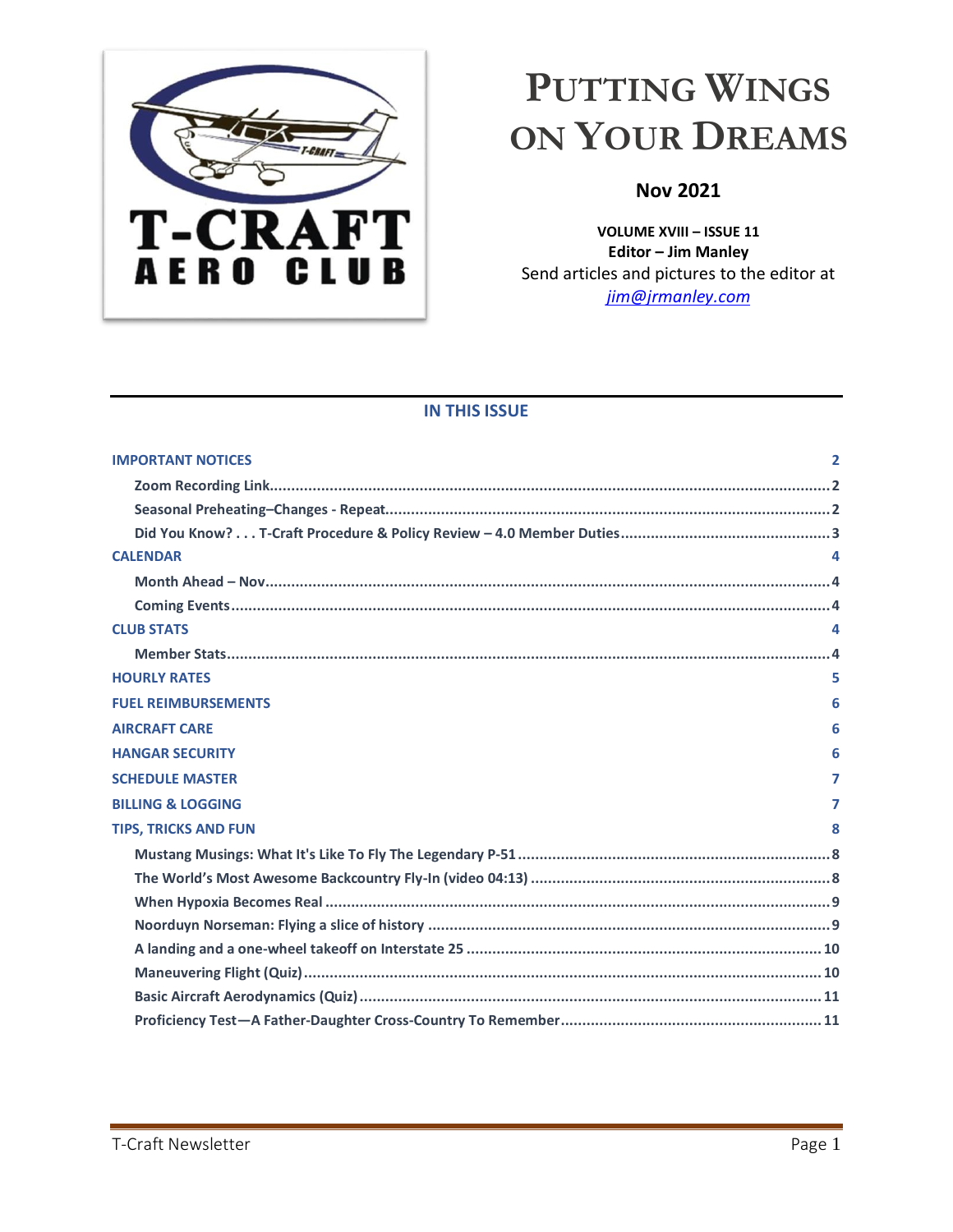# **IMPORTANT NOTICES**

#### **Zoom Recording Link**

(Submitted by Jim Hudson, T-Craft Membership Director)

For those who missed the membership meeting, this is the link to the zoom recording.

**Link:** [https://us02web.zoom.us/rec/share/Xw24\\_OSUsZvsm0RASXz5VWwg-JIESMv-](https://us02web.zoom.us/rec/share/Xw24_OSUsZvsm0RASXz5VWwg-JIESMv-XhpjkNXEBgd9ErDEmGsf476Fy8-HLI4M._rNzI6ASNPEi_9J-)[XhpjkNXEBgd9ErDEmGsf476Fy8-HLI4M.\\_rNzI6ASNPEi\\_9J-](https://us02web.zoom.us/rec/share/Xw24_OSUsZvsm0RASXz5VWwg-JIESMv-XhpjkNXEBgd9ErDEmGsf476Fy8-HLI4M._rNzI6ASNPEi_9J-)

#### **Passcode:** j\*z8hwfi

It was our first in-person/zoom meeting. We had a few glitches with the sound, but all in all it went great. We had 58 total in attendance. 19 in person and 39 on zoom, including one quest.

#### **Back to the Top**

#### **Seasonal Preheating–Changes - Repeat**

(Submitted by David Thomas, T-Craft Hangar & Safety Director )

From now until the spring T-Craft members are expected to be dilligent to preheat their aircraft. With the installation of the cord reels a number of things have changed. Note:

- 1. No electrical extension cords are strung about.
- 2. Both the oil sump heater and the heat (forced air heaters) can both be powered from the same duplex outlet on the end of the cord reel.
- 3. There is a 3' extension cord plugged into the end of the cord reel to power the oil sump heater. When you unplug the oil sump heater, please wrap the short extension cord back around the outlet box so it doesn't hang down and get caught on flaps or ailerons when returning the aircraft to the hanger.
- 4. Do not let the cord reel retract freely. Please control the retraction so the outlet doesn't get slammed into the reel.
- 5. Please do not tie any knots in the string that is tied to the outlet. The string is there to help you reach the outlet. Any knots in the string will increase its chance of getting caught on a part of the plane.
- 6. Please do not adjust the stops on the cord to lower the resting place of the duplex outlet. They are intentionally positioned as high as they can go so they will not hit aircraft that are being moved in or out of the hangar
- 7. We were short one forced air heater when we unpacked everything tonight. There are enough parts to make another one but I need a few more things. I intend to get this completed on Saturday. If the airplane you are going to fly doesn't have a heater in front of it, find one to use. There is no excuse for flying without preheating the motor.
- 8. Lastly, if you have problems with circuits popping please check 1.) the GFCI on the end of the cord reel, 2) the GFCI on the outlet the cord reel is plugged into, 3) the breaker in the office - breaker number is written on the outlet, 4) you many need to double check that there are not two planes trying to heat from the same circuit. Circuits are only big enough for one plane to heat at a time. You may need to do a bit of juggling.

Any questions, please contact me or another board member and ask.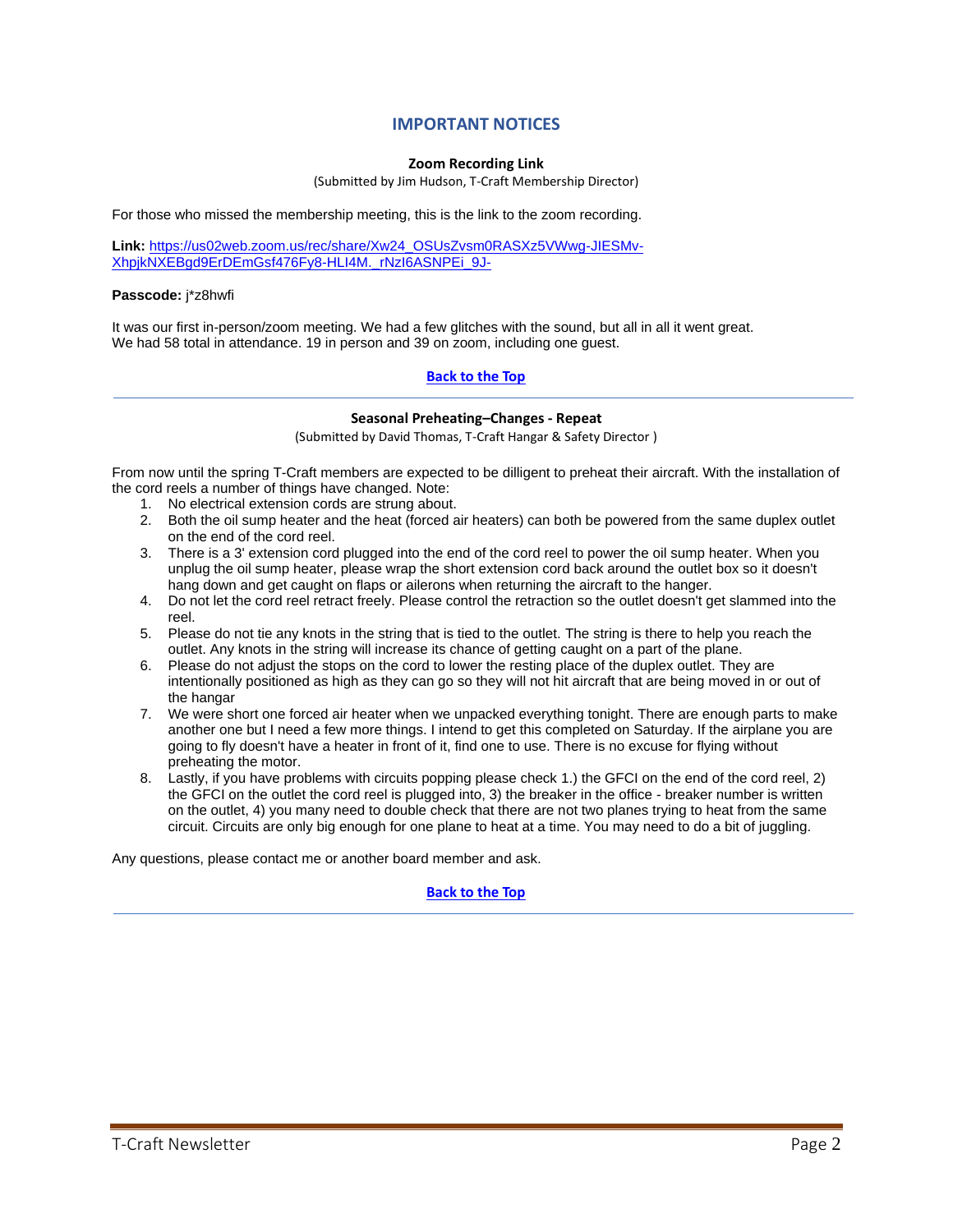#### **Did You Know? . . . T-Craft Procedure & Policy Review – 4.0 Member Duties** (Compiled by Editor)

#### 4:0 MEMBER DUTIES/REQUIREMENTS AND EXPECTATIONS

It is the responsibility of each member to abide by all club policies. Failure to do so will be cause for disciplinary action. Reference Article III, Paragraph 5, Constitution and By Laws.

- 
- 4.1 → There shall be No Commercial use of T-Craft Aircraft
- $4.2 \rightarrow$  All pilots regardless of flying time, desiring to use backcountry landing strips shall adhere to the T-Craft Aero Club Backcountry flying Policy.
- 4.3 → All T-Craft aircraft shall be scheduled through Schedule Master
- $4.4 \rightarrow$  Schedules may be made up to 90 days in advance
- 4.5 → No member shall schedule more the 480 hours (20 days, 28,800 minutes) total time within a 90-day period without prior approval by the board.
- $4.6 \rightarrow$  All reservations shall be cancelled if the member is unable to keep the reservation (fly the aircraft). One hour per day at the scheduled aircraft rate may be assessed at the discretion of the board for failure to do so.
- $4.7 \rightarrow$  Reserved time shall be lost unless the member picks up the aircraft within 30 minutes of the scheduled reservation start time.
- $4.8 \rightarrow$  A member shall contact a board member if unable to return the aircraft as scheduled
- $4.9 \rightarrow$  The Hobbs Meter shall be used to determine flying time. If any part of the next number is visible, this is the number you will use to calculate your flight time.
- $4.10 \rightarrow$  Following a flight, members shall;
	- $4.10.1 \rightarrow$  Clean and Spray wax all leading edges
	- $4.10.2 \rightarrow$  Clean all windscreens
	- Remove all trash from the cabin of the aircraft  $4.10.3 \rightarrow$
	- $4.10.4 \rightarrow$  Vacuum the cabin of the aircraft as necessary
	- 4.10.5  $\rightarrow$  Failure to do complete items in 4.10 may result in a charge to the member's account of one half the scheduled hourly rates.
- $4.11 \rightarrow$  Out of town tie down fees are to be paid by the member flying the aircraft.
- $4.12 \rightarrow$  If any hazardous malfunction occurs, the pilot shall placard the aircraft and immediately notify the board member in charge of aircraft maintenance. If he cannot be reached the member shall notify one of the other board members.

 $4.13 \rightarrow$  No parking is allowed inside the hanger or next to the hanger on the north or south  $\rightarrow$  sides. Any city fines and towing fees will be the responsibility of the person cited.

- 4.14 → The scheduling member is responsible for Hull Insurance deductibles. The Liability and Hull Insurance policy is available upon request to a board member, or a hard copy may be made available upon request.
- $4.15 \rightarrow$  Any member that damages an aircraft due to their own negligence shall pay all cost for parts and labor up to \$500.00.
- $4.16 \rightarrow$  A member who continues to fulfill their obligations as directed by the club Constitution and By-Laws, Policies and Procedures and pays their flying account each month as agreed to by signature on the membership application, shall be considered a member in good standing.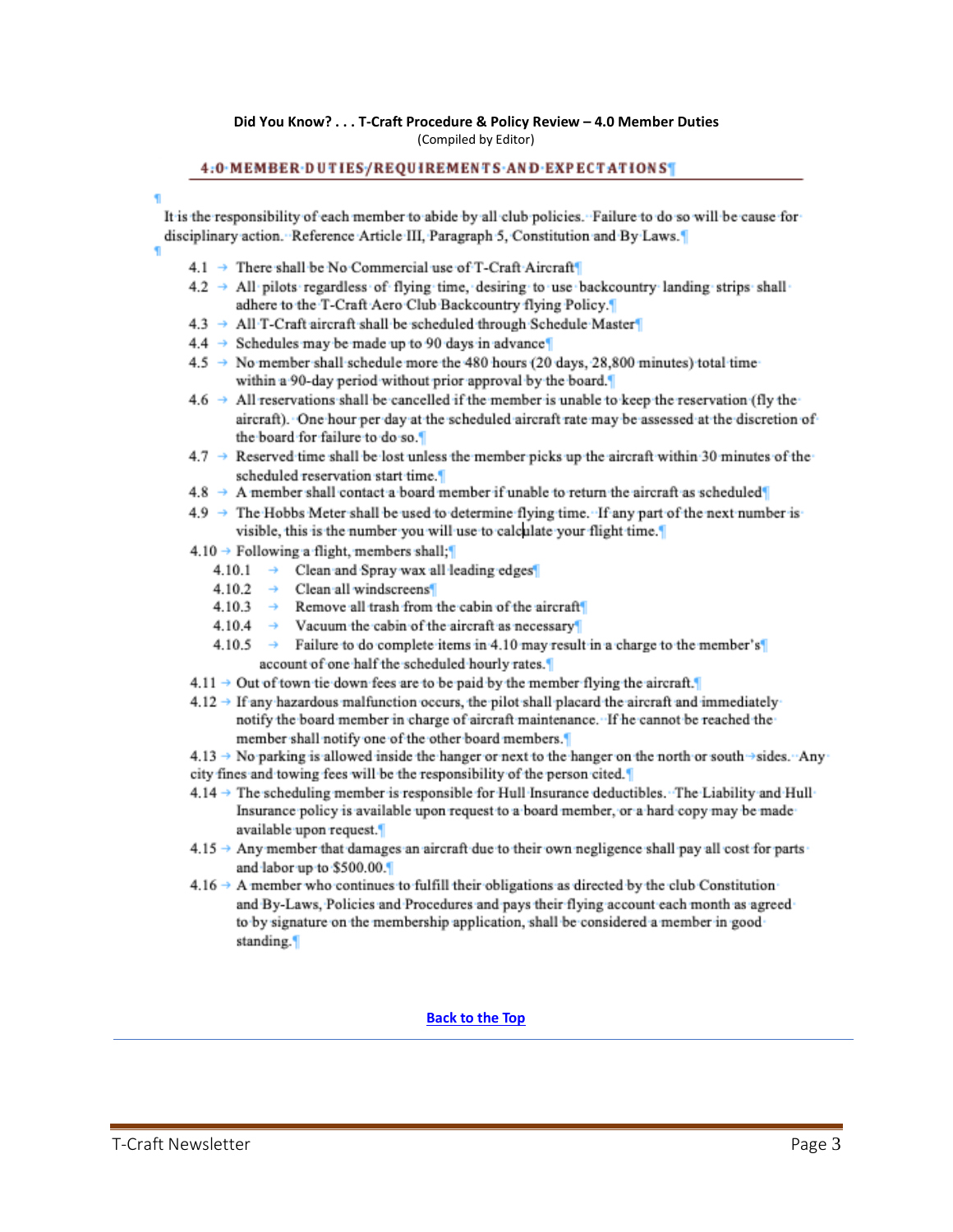# **CALENDAR**

#### **Month Ahead – Nov**

|    | м   |     | W  |    |    |     |
|----|-----|-----|----|----|----|-----|
|    |     |     |    |    |    |     |
|    |     |     | 10 | 11 | 12 | 13. |
| 14 | 15. | 16  | 17 | 18 | 19 | 20  |
| 21 | 22  | 23. | 24 | 25 | 26 | 77  |
| 28 |     |     |    |    |    |     |

#### **Coming Events**

**9 Nov 2021:** Board mtg, 7pm, Hangar & Online **10 Nov 2021:** Accounts due **20 Nov 2021:** Accounts past due **25 Nov 2021:** Last flight day in billing period **30 Nov 2021:** Member mtg**,** 7pm, Hangar & Online

## **CLUB STATS**

#### **Member Stats**

119 Members on wait list-(18 active, 14 holding) 12 month wait Class I Members (33%) Class II Members (67%) Inactive (voluntary suspension) Suspended (33%—BFR/Med/attend/billing includes the 14 inactive)

#### **Member Ratings**

 Student Pilots Private Pilots Commercial Pilots Air Transport Pilots Instrument Rated Pilots (not all are current)

**New Members** Joshua Mitchel – Student pilot, Class I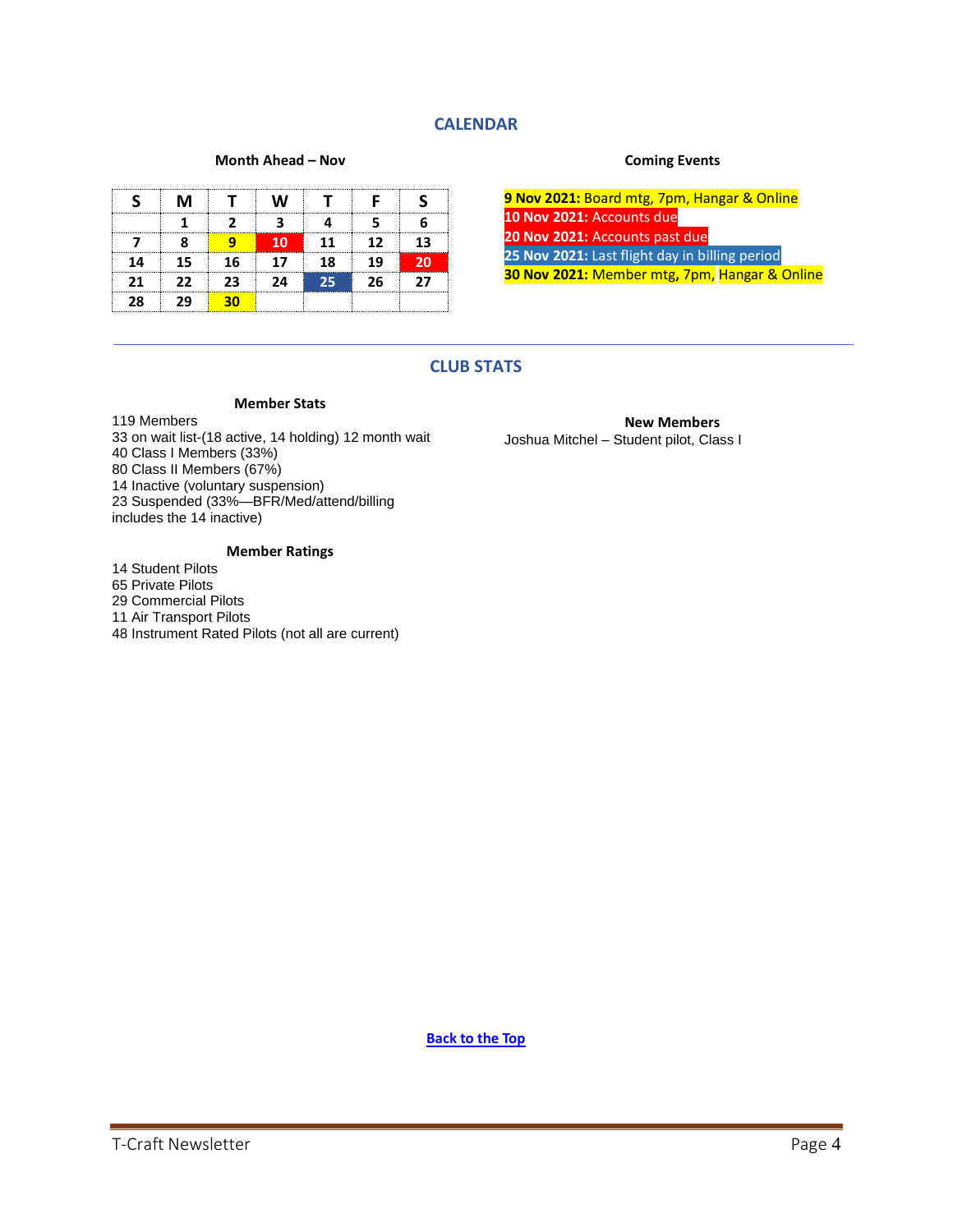# **HOURLY RATES**

**(Rates Effective 26 Sep 2021)**



C-152 (110HP) N67375 \$72.00/hr

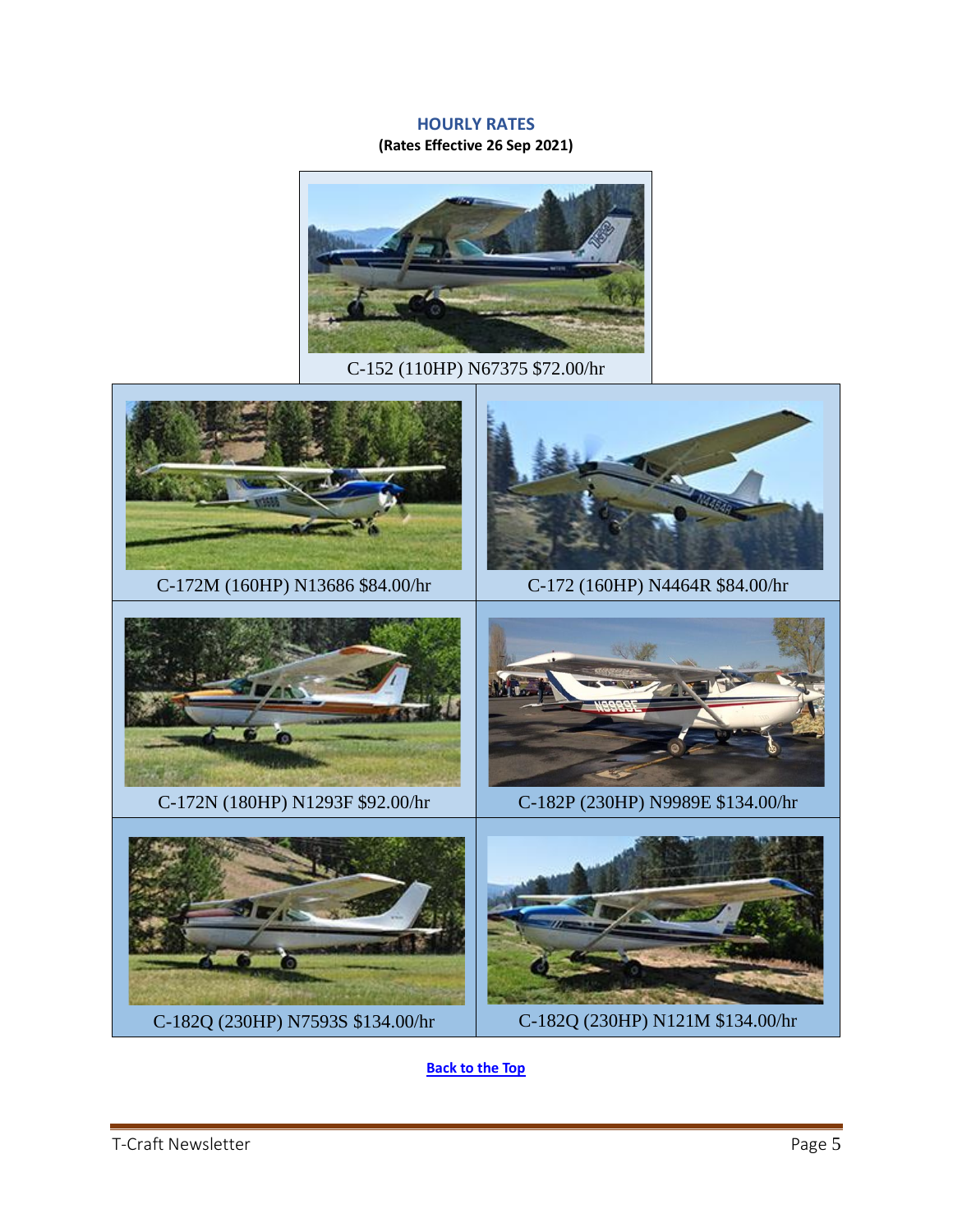#### **FUEL REIMBURSEMENTS**

#### **\$4.91 per gallon**

**We** receive a significant discount from the AV Center published prices. **PLEASE REMEMBER TO REMOVE YOUR FUEL RECEIPT** from the fuel pumps so others will not see our fuel price. Also, please do not broadcast our price to non-members.

**Back to the Top**

## **AIRCRAFT CARE**

**Windscreen Care**: When cleaning the windscreen, use only vertical strokes. Do not use circular strokes. Over time, circular movement of the cleaning towel will leave a corresponding mark in the screen that will require replacement.

**Post Flight**: We are continuing to see many instances of lack of care and taking the time to make sure that you're (and our) planes and hanger are put away properly. Gust locks, pitot tube covers not installed, flaps left down, doors not locked, seat belts not put away, master left on = dead battery, avionics master not turned off, lights not turned off (except its advisable to leave the beacon light on as a warning the master was left on), bugs not cleaned thoroughly from all leading edges, windows streaked, dirt and trash not cleaned out (plane and hanger), fuel card or keys missing from the key bag, key bag not zipped or put away, hanger door pins not fully secured, hanger doors left open, hanger lights left on, the hanger itself not locked. There should be no need for any such reminders, as a matter of common courtesy we should leave an aircraft in a clean condition after we have flown it. We learned as early as first grade, if we create a mess, we clean it up. That's the grown-up thing to do. PLEASE take you time when ending your flight and be vigilant on taking care of these items.

**Oil Usage:** Fellow members/owners - in the big scheme of things OIL is relatively inexpensive. However, over time we have established a norm for each aircraft on how much oil a particular engine is comfortable with. Jim Hudson has taken his time to produce a comprehensive check list for each aircraft. Included in the pre-flight section it states minimum/maximum oil to check for. Do not go by what the POH says, i.e. engine has a 12 qt capacity. 93S for example would blow oil out breather tube along belly of aircraft until dip stick reads 8. Please use checklist for amount of oil necessary for all T-Craft aircraft. As I have repletely said, if you are determined to dump more oil into sump than necessary please present yourself at plane wash to clean the bellies. I keep putting 6-7 Qts oil on back shelf and it disappears quickly. Remember to note oil used on log program. Also putting unnecessary amounts of oil into an engine really screws up any attempt to determine what actual oil usage is. An engine has to work harder if sump is over-filled with oil. Read Aircraft Oil Usage on our web site under Site Index. James Eyre

**Check Lists (Revised)**: The checklists have been updated and available on the club website/Fleet page. Updates include an item to check Tach time and compare to oil change time, mixture settings on take-off to agree with POH, updated KBOI Dep/Approach frequencies to agree with revised airspace, elimination of vacuum check with aircraft with no vacuum and some formatting changes.

All members are encouraged to print out your own checklist. Laminated versions will be placed in the aircraft in the next few weeks. Use of the T-Craft checklist are optional, but many members find them useful. – Jim Hudson

# **Back to the Top**

#### **HANGAR SECURITY**

- Please check to make sure you don't have the airplane keys or fuel card in your pocket.
- Make sure the plane and hanger are locked and secure; hanger door pins in, doors locked, hanger locked.
- Gust Lock installed, pitot tube cover installed. It gets windy at times in the hanger when the doors are open.
- There have been several instances lately of the tug being used and not returned to its parking spot (or plugged in). This doesn't appear on the post flight checklist as not everyone uses the tug. The tug was even left on once which completely drained the battery. Not great for its health. Please triple check everything post flight (prior to leaving the hangar).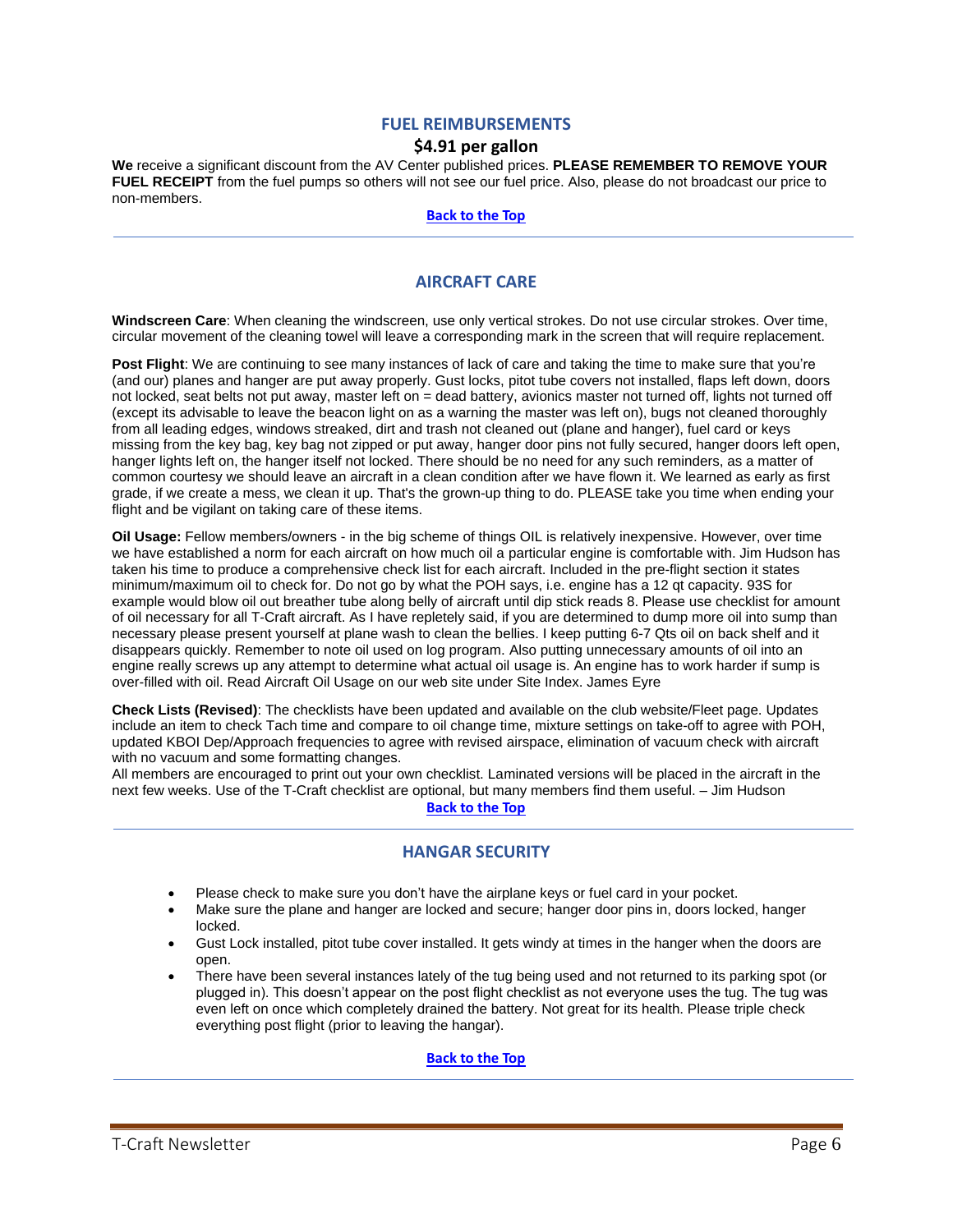# **SCHEDULE MASTER**

### **ATTENDANCE (IN-PERSON OR ONLINE) REQUIREMENT REINSTATED**

**90 Day Attendance and Day/Night Currency:** Some of you, in fact most by now have probably received email notices from SM that you're 90 day T-Craft attendance will expire on a certain date. A field was set up in the Status tab to show that expiration date in. This is a way to keep track and notify you of your upcoming 90-day attendance expiration date. You'll get a notice 30-day prior to that date from Schedule Master. You will also get a message after that notice when you log on to Schedule Master. As per club policy, your scheduling and flying privileges will be suspended if you exceed this date, and any future schedules will be canceled if you're suspended. You will NOT be automatically suspended by schedule master if this date is exceeded. You will get notification by the membership director when he suspends your privileges, since there are some circumstances for exceptions. **Scheduling Guidelines (Revised):** A reminder of our scheduling guidelines per our policy. Although I've not heard of

any complaints, I have observed schedules that are for several days to short distances, like McCall. **Sharing** aircraft between as many as 14 flying members per aircraft can result in lack of availability. The following are some guidelines the T-Craft Board encourages you to follow to reduce scheduling conflicts and increase availability.

- Do not block out time to fly that you don't intend to use. Blocking out aircraft so it will be available "just in case" makes it very difficult for other members to plan time to use an aircraft. If pilots block out multiple weekends weeks or even months in advance and then cancel some of the trips it has a very negative impact on other members, resulting in complaints. Things come up, weather changes and sometimes we just don't meet our personal minimums to fly safely. In these instances, PLEASE cancel your flight! We want you to feel it is o.k. to cancel, just don't schedule multiple trips knowing you will cancel the one that doesn't fit into your yet to be determined work schedule.
- Schedule the aircraft that fits the mission. We have limited aircraft certified for IFR operations. If you can take another aircraft and leave the IFR aircraft for those who are training for or flying IFR other members can continue their training uninterrupted. Or, if your favorite aircraft is and one of our IFR certified birds let be known that you are willing to swap if someone really needs and IFR bird.
- If you are flying multiple days your number of hours flown should be equal to or greater than the number of days you have the aircraft scheduled for. For example, if you scheduled an aircraft for Friday evening until Monday morning you should expect to put a minimum of 4 hours on the aircraft.
- If you have been flying quite a bit and would potentially be willing to give up your schedule, wait until only a few days out to schedule your aircraft to give others who are struggling to plan ahead the opportunity to get out and enjoy Idaho's incredible flying.

For those who are having trouble scheduling aircraft try the following:

- Use the notification function in Schedule Master to notify you of a cancelation so you can schedule the aircraft as soon as the cancelation is submitted.
- Call the member who has the aircraft and time slot you want/need and see if they are able to swap or may already be looking at canceling the flight but haven't canceled yet.

# **Back to the Top**

# **BILLING & LOGGING**

**Billing:** Please Remit Payment In Full By The 10th Of The Month. Your account will be PAST DUE if not received by the 20th and there will be a \$10.00 late fee. There will be a finance charge if your account is over 30 days past due and flying privileges will be suspended.

**Logging (revised)**: The FlightLog System is NOT connected to Schedule Master. If you Log a plane out in the Flight Log System and then decide not to fly, you need to log the plane back in. Cancelling the flight in the Schedule Master on-line system WILL NOT cancel the flight in the Flight Log System. You have to do BOTH.

- LOG OUT BEFORE FLIGHT:
	- $\circ$  Enter destination. Make it as specific as possible so the DOM can continue to project 100 hour and annual inspections. This also helps if you do not return as scheduled.
- LOG IN AFTER FLIGHT:
	- o Enter fuel, oil usage
	- o Enter Hobbs Time. This is the basis for billing / reconciling accounts and also for maintenance projections. If the Hobbs meter is inaccurate when you fly PLEASE call the person that flew before you and work it out.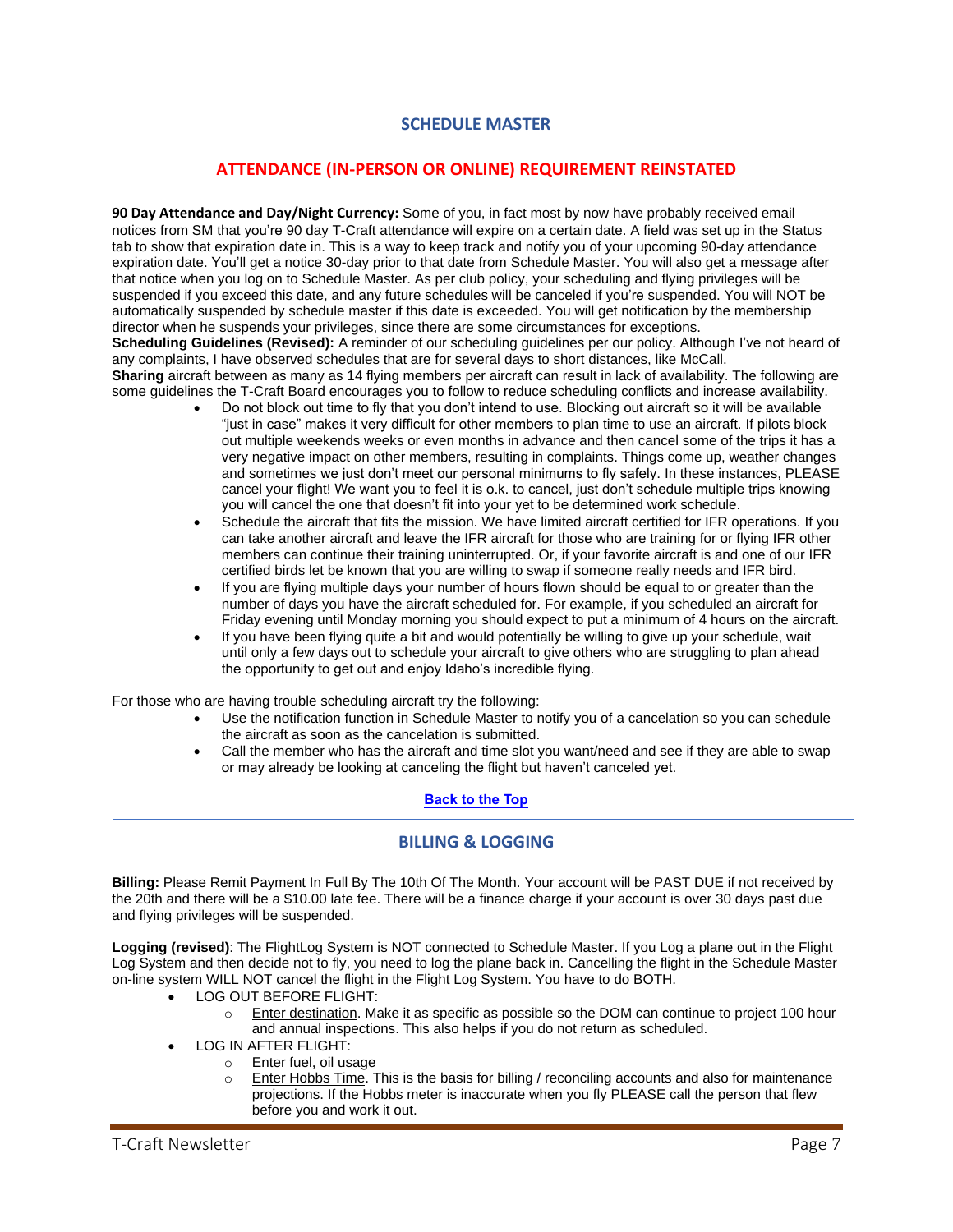- o Enter Tach Time. Please be accurate and use a flashlight if necessary to see all of the numbers. 4 digits to the left of the decimal and one to the right are required. Tach time is required so that we can receive more accurate information and advisories for Oil Changes. If the Time to Service is 5 hours or less, there is a warning that comes up in yellow. If the Time to Service is down to "0" there is a RED Warning and a message to call the DOM before you fly. This should not happen as we are striving to be timely with our oil changes.
- o Hit the GREEN FINISH button. If you hit the cancel button, the flight will not be logged back in making it very difficult and confusing for the next member to take that airplane.

Report any issues to Reggie Sellers at 208.861.6274 / email [regluvs2fly@gmail.com](mailto:regluvs2fly@gmail.com)

#### **Back to the Top**

# **TIPS, TRICKS AND FUN Mustang Musings: What It's Like To Fly The Legendary P-51**

(Reprinted from Air Facts Journal)

Acceleration in a North American P-51D is rapid and seriously forceful. If you've ever put the pedal to the metal in a high-dollar sports car, no further explanation is required. During the first few seconds following brake release, the pilot has no direct forward view. At that point, the mission objective becomes simply keeping the airplane on the centerline while it accelerates to takeoff speed. Read more . . .



**Back to the Top**

**The World's Most Awesome Backcountry Fly-In (video 04:13)** (Reprinted from AOPA ePilot)

The High Sierra Fly-In began as a small gathering of friends, but the action-packed event has transformed into one of the most popular "aviation celebrations" of the year. Read more and watch the video >

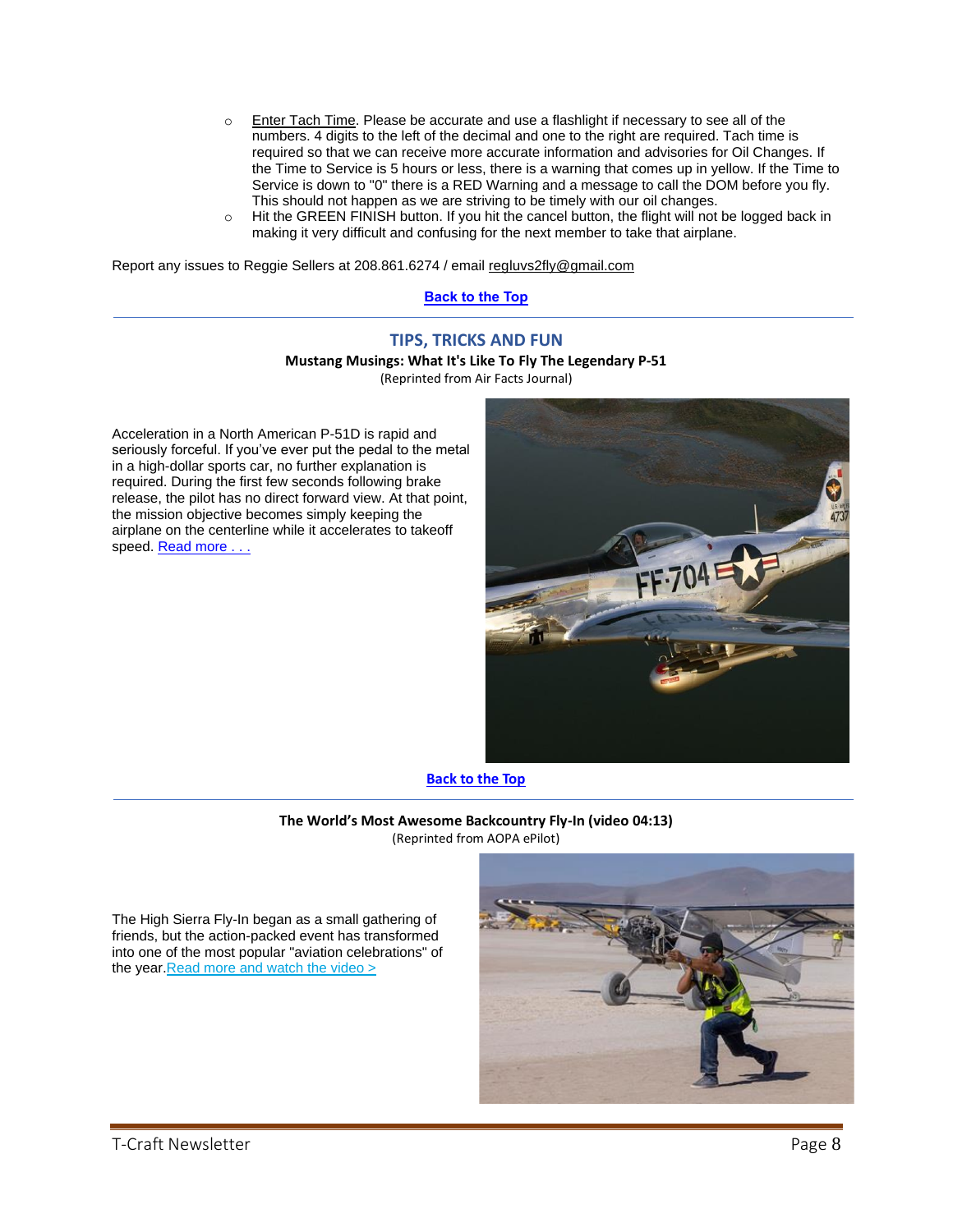#### **When Hypoxia Becomes Real**

(Reprinted from Air Facts Journal)



As a late blooming, somewhat studious private pilot who earned his certificate at age 75, I certainly learned, knew, and could recite the Federal Aviation Regulations that relate to the use of oxygen while flying at altitude in an unpressurized aircraft—no doubt. I did not really understand, much less comprehend, however, just how dangerous a situation a pilot can find himself in when actually experiencing real hypoxia until a recent cross-country flight. Read more . . .

**Back to the Top**

**Noorduyn Norseman: Flying a slice of history** (Reprinted from AOPA ePilot)



**Back to the Top**

Opinion Leaders blogger Jolie Lucas shares her experience flying a Noorduyn Norseman Canadian bushplane with Senior Aviation Medical Examiner Dr. Brent Blue. [Read more . . .](https://blog.aopa.org/aopa/2021/10/08/flying-slice-of-history-the-rare-noorduyn-norseman-pt-1/?utm_source=epilot&utm_medium=email)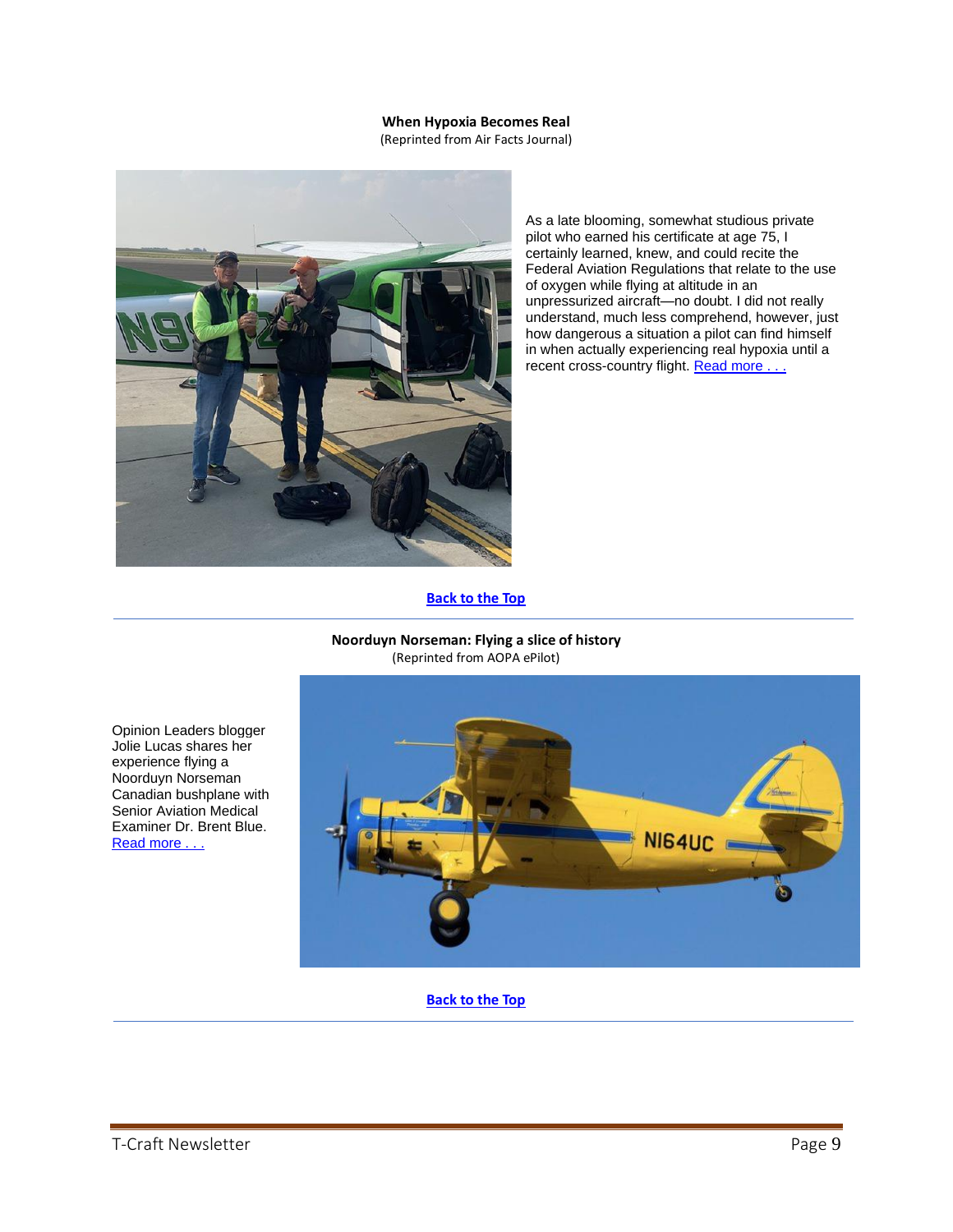#### **A landing and a one-wheel takeoff on Interstate 25**

(Reprinted from Air Facts Journal)



On a hot August morning in 1976, at 7:20 (rush hour), I landed a Cessna 172 on Interstate 25 south of Denver, Colorado, near mile marker 172. Within a few minutes of my touching down, a TV reporter and cameraman showed up. Five minutes later—and quite predictably—the Colorado Highway Patrol arrived. Read more . . .

# **Back to the Top**



**Maneuvering Flight (Quiz)** (Reprinted from AOPA ePilot)

> Don't get spun around by maneuvering flight. Roll yourself right with this [AOPA Air Safety Institute quiz](https://click.mail.aopa.org/?qs=9c93b2247fb43209aae490534d8cac61f52f8c2df6d21a1ee8c4a638362f8fa380fad1c25240b7dc06e056d86db7754c72f2cef615fe5ec37b516da29b488bfb) . . .